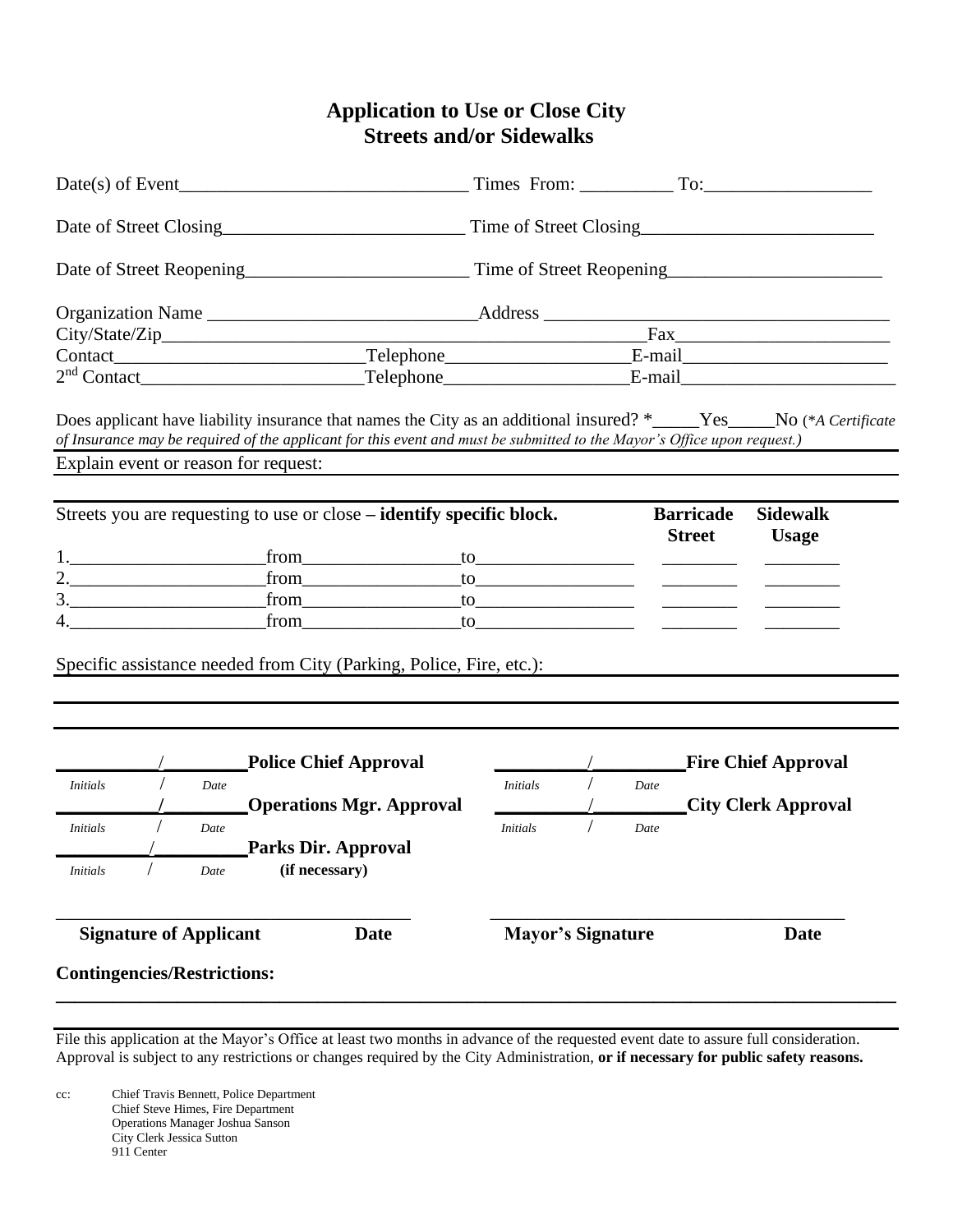# CITY OF ELKINS **INDEMNITY, DEFENSE AND SAVE HARMLESS AGREEMENT**

(Private Sponsored Event Street Closing and/or Property)

THIS INDEMNITY, DEFENSE AND SAVE HARMLESS AGREEMENT is made this \_\_\_ day of \_\_\_\_\_\_\_\_\_\_\_\_, \_\_\_\_\_\_, by **\_\_\_\_\_\_\_\_\_\_\_\_\_\_\_\_\_\_\_\_\_\_\_\_\_** (the "Private Sponsor"), in favor of THE CITY OF ELKINS, WEST VIRGINIA (the "City"), a municipal corporation;

WHEREAS, during the **\_\_\_\_\_\_\_\_\_\_\_\_\_\_\_\_\_\_\_\_\_\_\_\_\_\_** sponsored by Private Sponsor scheduled to take place on the day of **\_\_\_\_\_**, \_\_\_\_\_\_\_\_, (the "Event"), Private Sponsor desires the use of certain portions of the City's public thoroughfares and/or property for the Event, which portions are generally outlined in the Application dated **\_\_\_\_\_\_\_\_\_\_\_\_ \_\_\_\_**, **\_\_\_\_\_\_**; attached hereto.

WHEREAS, the City requires that an Indemnity, Defense, and Save Harmless Agreement be granted by any Private Sponsor in favor of the City as a condition precedent to permitting the Private Sponsor the use of the City's public thoroughfares and/or property for any purpose such as the Event.

WHEREAS, in exchange for the City permitting any Private Sponsor the use of the City's public thoroughfares and/or property for any purpose such as the Event, the City is authorized under West Virginia law to accept an Indemnity, Defense and Save Harmless Agreement in favor of the City from such Private Sponsor(s) in order to protect the City and its officers, agents, and employees;

NOW, THEREFORE: in consideration of the City's permitting Private Sponsor to use portions of the City's public thoroughfares and/or property for the Event, and other good and valuable consideration, receipt of which is hereby acknowledged, Private Sponsor herein agrees as follows: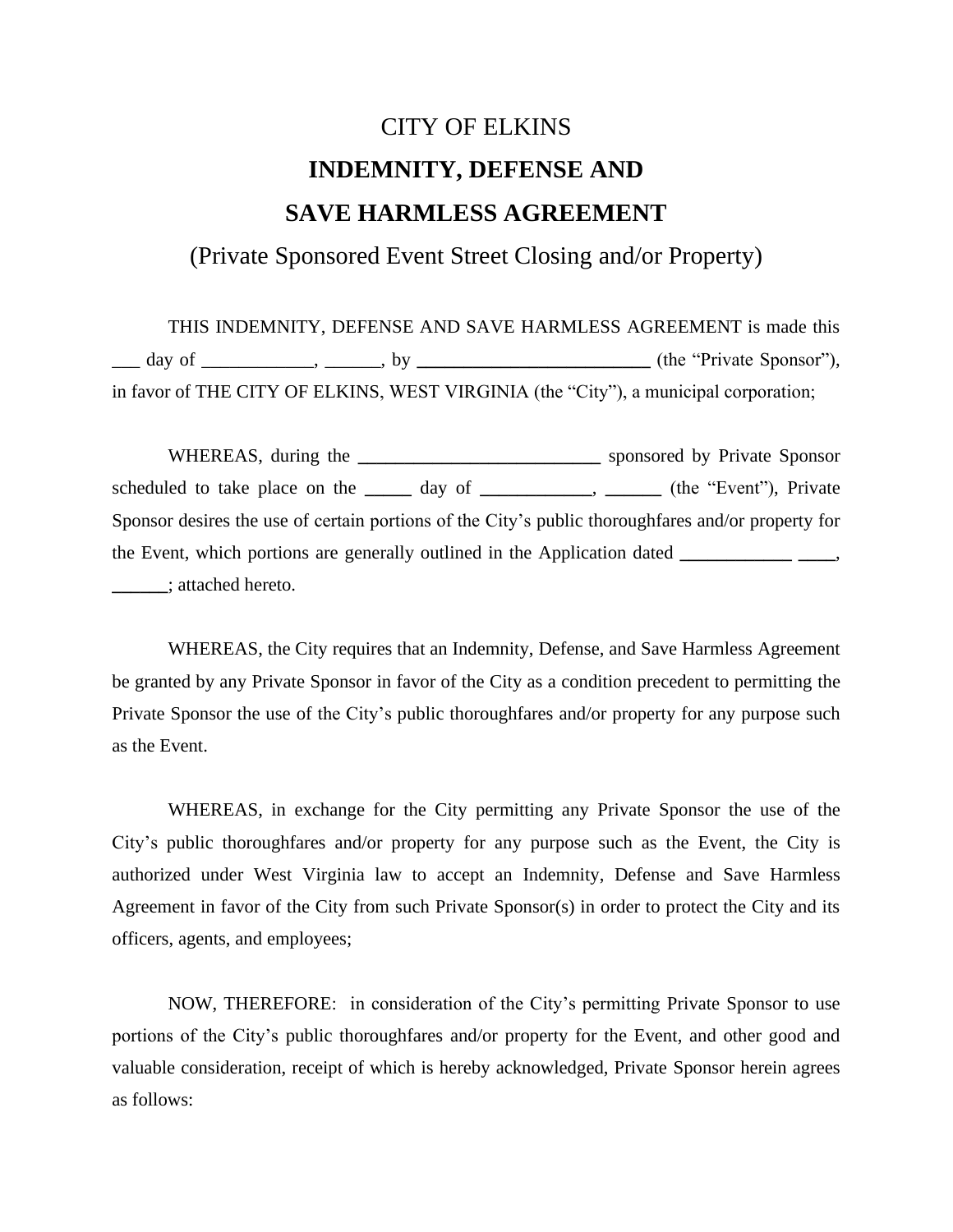1. Private Sponsor agrees that it shall indemnify, defend, and save harmless the City, its officers, agents, and employees, from and against all liability, claims, suits, damages, losses, costs, attorneys' fees and expenses of any or all types arising out of, or related in any way to, the Event or Private Sponsor's use of the City's public thoroughfares and/or property for the Event;

2. Private Sponsor hereby agrees to obtain and provide proof of appropriate liability insurance coverage with a limit of not less than \$1,000,000.00 each occurrence. Private Sponsor shall name the City of Elkins, its agents, officers, directors, and employees, as an additional insured under said insurance policy. Private Sponsor's insurance policy shall apply as primary insurance with respect to any other insurance or self-insurance programs afforded to, or maintained by the City of Elkins, with respect to Private Sponsor's operations and the Event. If any applicable insurance coverage is subject to a deductible, the Private Sponsor shall be responsible for such deductible(s).

3. Private Sponsor acknowledges that this Agreement does not exempt it from any applicable permit and licensing requirements or any other laws of the City of Elkins, the State of West Virginia, and the United States of America.

4. Private Sponsor acknowledges that the permission granted by the City for Private Sponsor to use certain portions of the City's public thoroughfares and/or property for the Event is limited to the specified date(s) of the Event only and shall not extend in duration beyond the actual dates of the Event as set forth above. Notwithstanding the City's conditional grant of permission, Private Sponsor herein acknowledges and accepts the City's undisputed, inherent right, upon notice to Private Sponsor, to revoke its permission, with or without cause, for any reason, at any time. Further, if the Event and/or the use of the City's public thoroughfares and/or property continues beyond the term of the Event or beyond any revocation of permission as outlined herein, Private Sponsor understands and agrees that all other terms of this Agreement remain in full force and effect and are still binding upon Private Sponsor.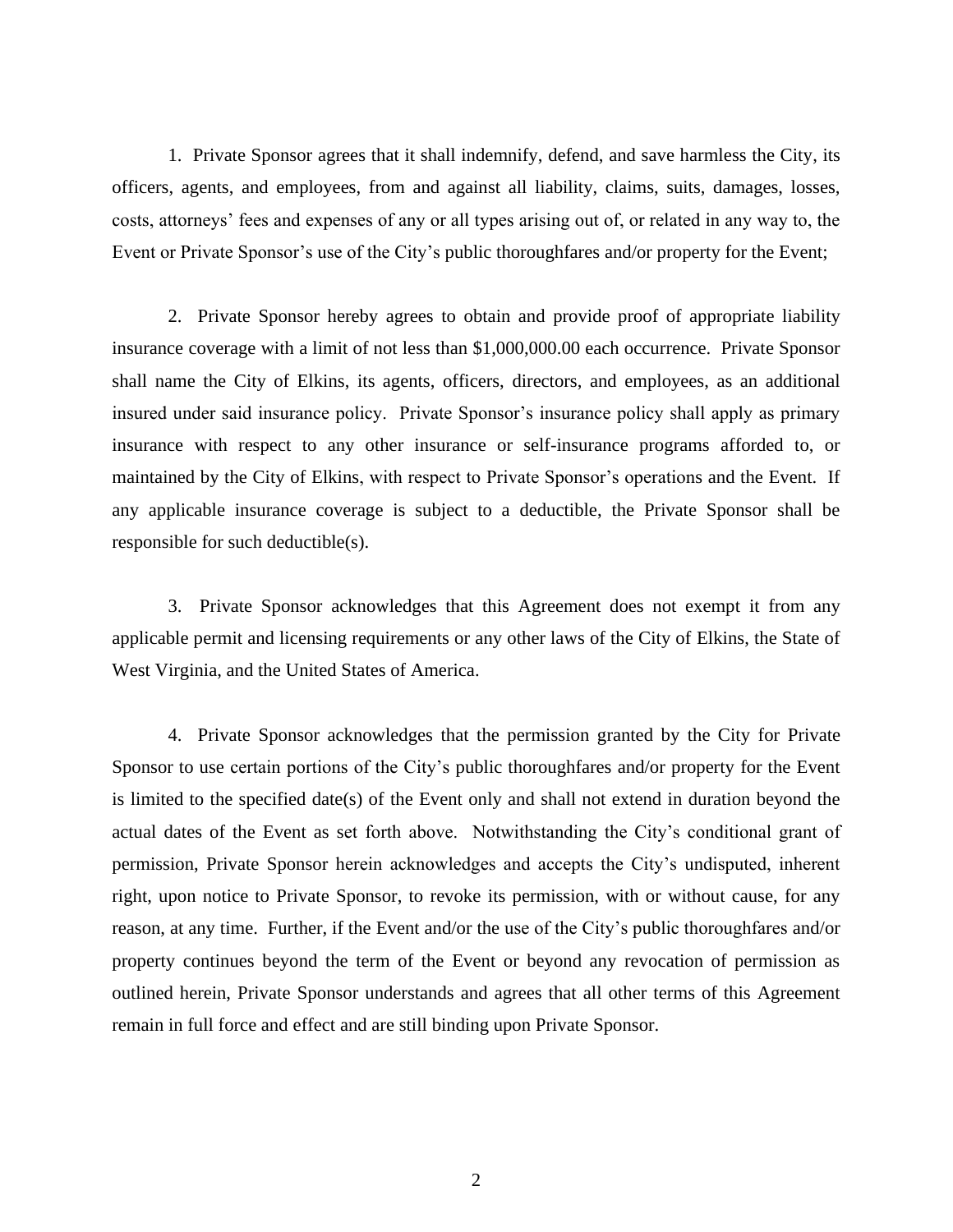|                                   | (private sponsor),                       |
|-----------------------------------|------------------------------------------|
|                                   | <i>(authorized)</i>                      |
| representative) its               | (office with or relationship to private) |
| sponsor) thereto duly authorized. |                                          |

By: \_\_\_\_\_\_\_\_\_\_\_\_\_\_\_\_\_\_\_\_\_\_\_\_\_\_\_\_\_\_\_\_\_\_\_\_\_ (Signature)

(authorized representative)

# STATE OF WEST VIRGINIA,

#### COUNTY OF RANDOLPH, to-wit:

I, \_\_\_\_\_\_\_\_\_\_\_\_\_\_\_\_\_\_\_\_\_\_\_\_\_\_\_\_\_\_\_\_\_\_\_, a Notary Public in and for said County and State, do hereby CERTIFY that \_\_\_\_\_\_\_\_\_\_\_\_\_\_\_\_\_\_\_\_\_\_\_\_\_\_\_\_, whose name is signed to the foregoing and hereto annexed writing, bearing date of the \_\_\_\_ day of \_\_\_\_\_\_\_\_\_\_ , \_\_\_\_\_\_\_\_, for, \_\_\_\_\_\_\_\_\_\_\_\_\_\_\_\_\_\_\_\_\_\_ as its \_\_\_\_\_\_\_\_\_\_\_\_\_\_\_\_\_\_\_\_\_\_\_\_\_\_\_\_, has this day ACKNOWLEDGED the same before me in my said County to be the act and deed of said corporation.

Given under my hand this  $\_\_\_\_\_\_\$  day of  $\_\_\_\_\_\_\_\_\_\_\_\_\_\_$ 

My commission expires\_\_\_\_\_\_\_\_\_\_\_\_\_\_\_\_\_\_\_\_\_\_\_\_\_\_\_\_\_\_\_\_\_\_\_\_\_\_\_.

\_\_\_\_\_\_\_\_\_\_\_\_\_\_\_\_\_\_\_\_\_\_\_\_\_\_\_\_\_\_\_\_\_\_\_\_\_

Notary Public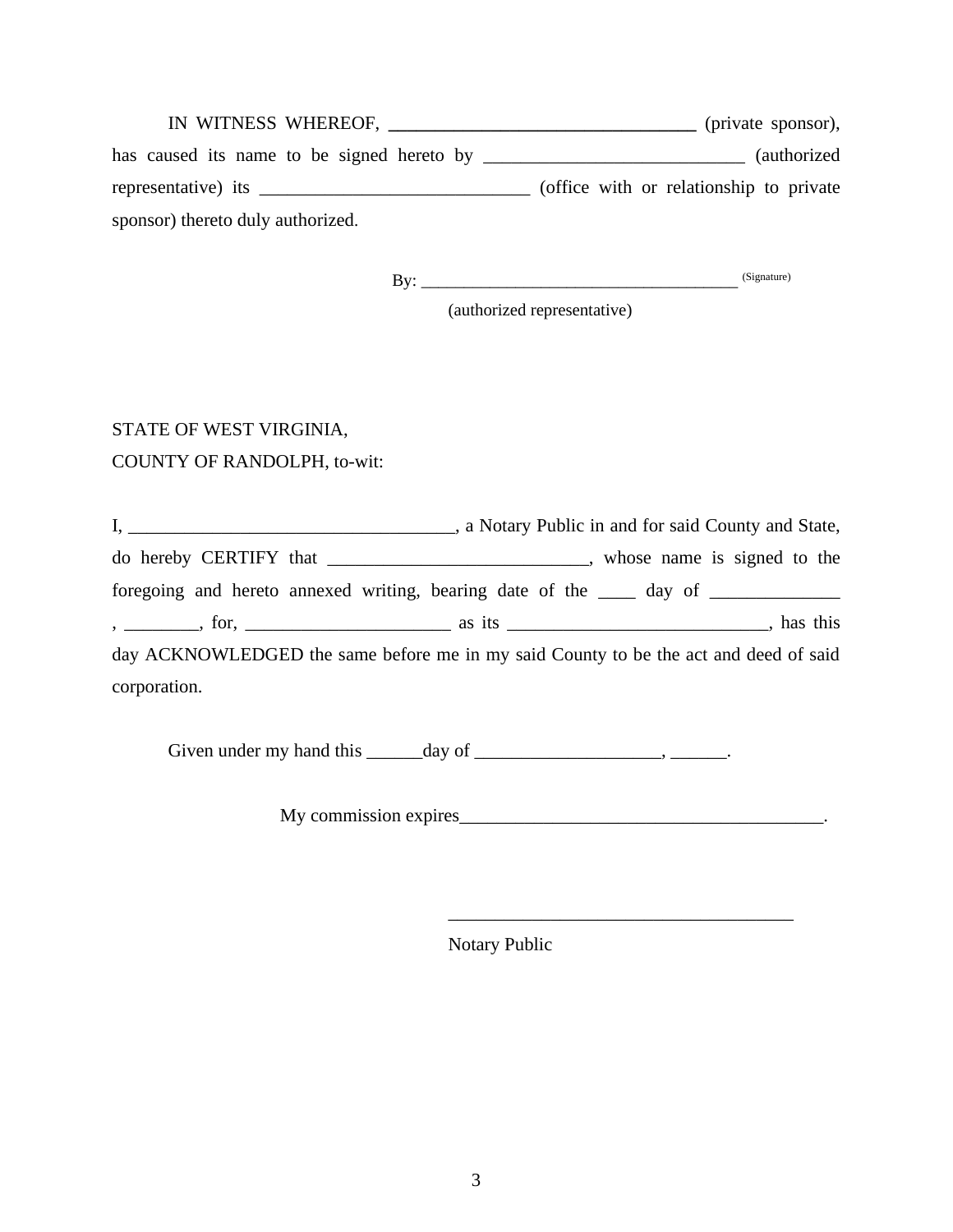## **Event Insurance Requirements**

Before your event can be approved, the City of Elkins must receive proof that:

- 1. You have insurance that will cover the event you are proposing (including a minimum \$1 million liability coverage limit ), **AND**
- 2. Your insurance company has named the City of Elkins as an "additional insured".

These steps can be accomplished in one of two ways, depending on whether your organization already carries insurance, or whether you will need to obtain insurance specifically for this event.

### **Insured Organizations**

- 1. Contact your insurance carrier and describe your proposed event.
- 2. Verify that your policy has a minimum \$1 million liability coverage limit.
- 3. If your insurance company confirms that your policy covers such an event, the only other necessary action is for you to ask to be provided a certificate showing "City of Elkins, West Virginia" as additional insured. (If your current policy doesn't cover such an event, or if your current policy has a liability coverage limit of less than \$1 million, skip to the "Not Currently Insured" section, below.)
- 4. Submit this certificate to the mayor's office with your event application.

#### **Not Currently Insured**

- 1. Contact an insurance company to request "event insurance" for your proposed event (minimum \$1 million liability coverage limit). Multiple agencies in Elkins offer this service, as well as many national/online companies.
- 2. Tell the company that, in addition to covering you or your organization, you want the "City of Elkins, West Virginia" named as an "additional insured".
- 3. Submit a certificate showing the above to the mayor's office with your event application.